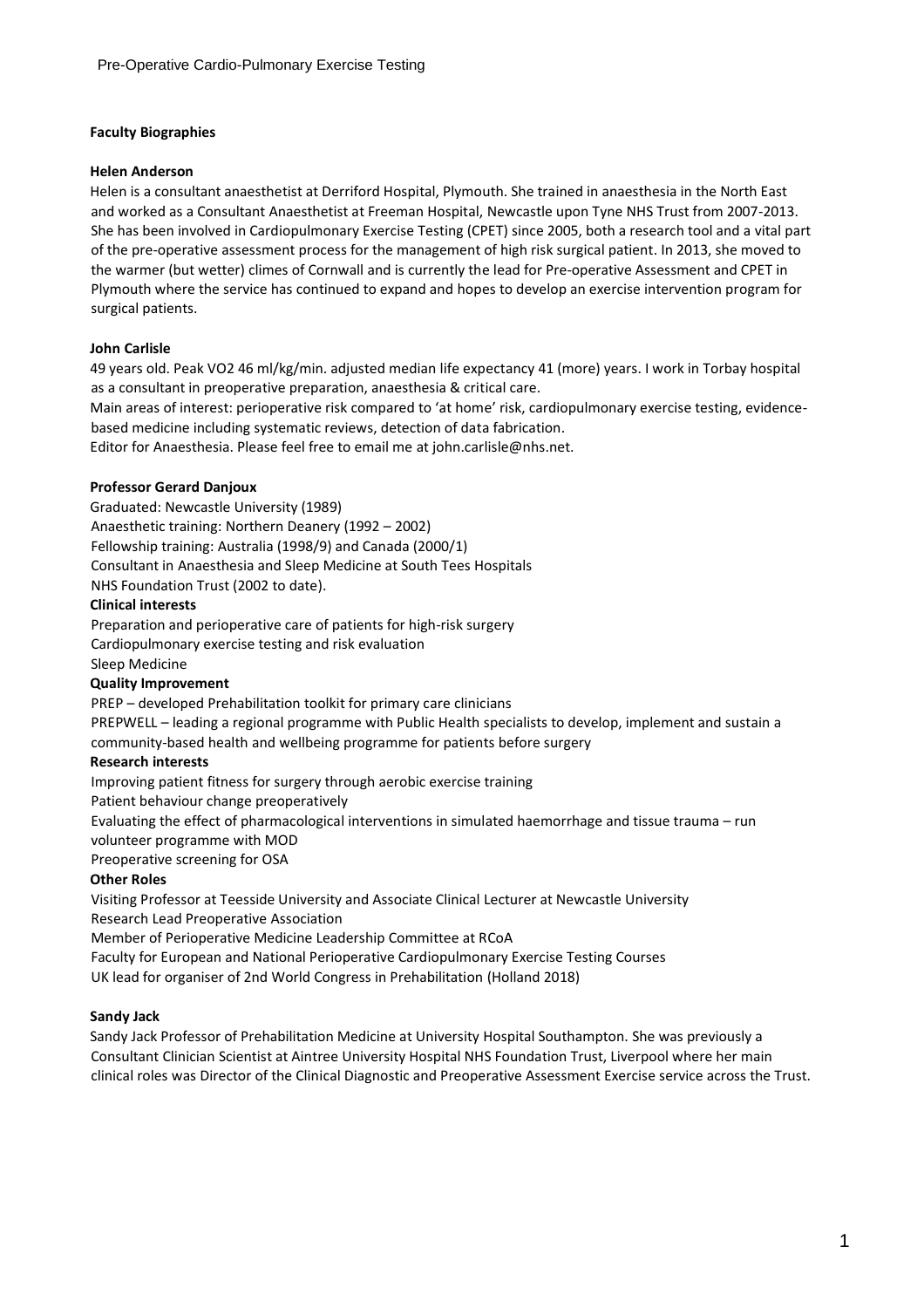Her research interests are primarily exercise physiology in health and disease with a special interest in the ventilatory control responses in patients with idiopathic hyperventilation. More recently her research interests have been centered on the use of exercise testing in preoperative assessment and perioperative management in patients undergoing major surgery. Other interests include cough, lung sounds and lung mechanics in a variety of lung diseases and also neurophysiological studies using functional magnetic resonance imaging and the dipole methodology. Current collaborations include, Showa University Japan, Sunnyside University, NY, USA, and Bristol NHS Trusts and the Xtreme Everest Group at University College London.

### **Karen Kerr MB ChB FRCA MSc**

Consultant Anaesthetist, Departmental Lead for CPET, Sheffield Teaching Hospitals (STH)

A general anaesthetist with an interest in the objective assessment of fitness before major surgery and improving that fitness.

The CPET service in Sheffield began in 2005, we have cemented our place within the perioperative pathway for a multitude of surgical specialities.

A past elected committee member of the Vascular Anaesthetic Society of Great Britain and Ireland, the focus is no longer just on the vascular patients but on improving the fitness and outcomes for all those that pass through the doors of CPET in Sheffield. In 2019 I graduated with an MSc Sports and Exercise Science to help us do just that.

## **Denny Levett**

Denny is a Professor in Perioperative Medicine and Critical Care at Southampton University and Southampton University Hospital NHS Foundation trust. Denny has chaired the National Perioperative CPET course biannually since it was established in 2009 and is the chair for the newly formed national perioperative exercise testing and training society (POETTS, www.poetts.co.uk). Denny leads the Perioperative Medicine and CPET service at University Hospital Southampton NHS trust.

Denny leads the perioperative medicine service at UHS including a pre-operative CPET service, a high risk shared decision making clinic, a pre-operative anaemia service and a surgery school. Her clinical and research interests explore the role of exercise in pre-operative risk stratification and pre-operative optimisation to improve surgical outcomes. She is president of the Perioperative Exercise Testing and Training Society (POETTS) (www.poetts.co.uk) and established and chairs the National Perioperative Cardiopulmonary Exercise Testing course. She is part of the Fit 4 Surgery research groupin Southampton, working with Professors Jack and Grocott investigating exercise, psychological and nutritional prehabilitation and a clinical lead in the Wesfit team. She is the clinical CI for the INSPIRE trial evaluating inspiratory muscle training before surgery as a means of reducing post-operative complications.

Feel free to email me at: d.levett@soton.ac.uk

### **Kay Mitchell**

Kay is the Critical Care Senior Research Manager, NIHR Respiratory Biomedical Research Unit, based at University Hospital Southampton, UK. Kay is also a key member of the team organizing medical research expeditions at the University College London (UCL) Centre for Altitude Space and Extreme Environment (CASE) Medicine. These have included the Caudwell Xtreme Everest expedition (2007) and Xtreme Everest 2, which took place in March 2013. These expeditions involve using healthy volunteers to improve our understanding of the effects of hypoxia, and thus development treatments to improve outcomes. A key feature is the use of CPET to examine oxygen efficiency and utilisation, and Kay helped deliver CPET testing on a number of the expeditions.

Kay also set up and developed the clinical cardiopulmonary exercise testing service at the Whittington and UCL hospitals in London in 2007 in collaboration with Professor Mike Grocott.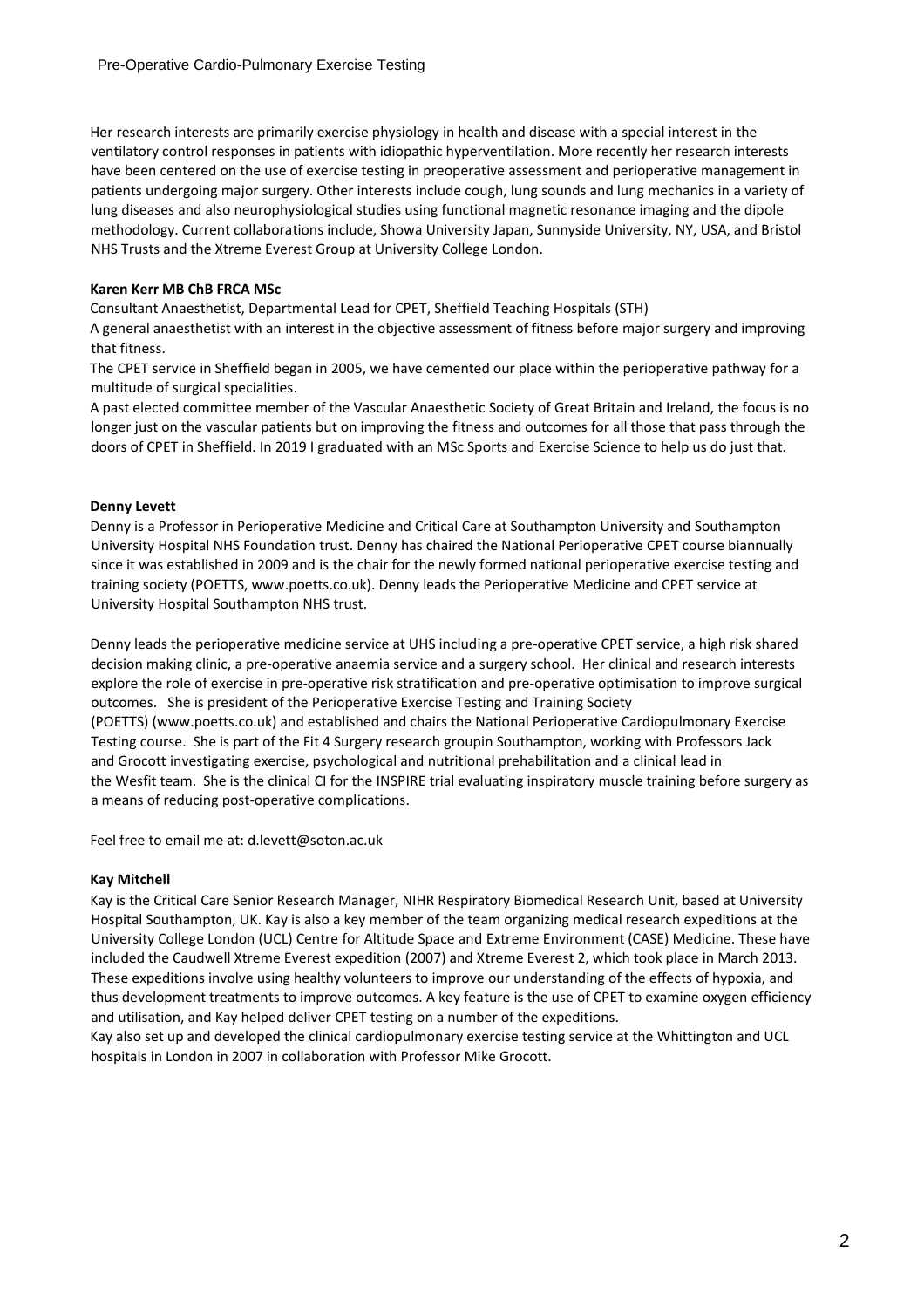In addition, Kay is developing the Southampton Academy of Research (SoAR). This has been set up to develop research capacity and capability amongst health researchers in Southampton. Kay studied at the Oxford School of Nursing before completing a BSc in

Human Sciences at UCL. She has worked as an intensive care nurse at UCLH and Homerton hospital in London, and in Southampton, focusing on practice development, research and education. She completed her MSc in Adult Critical Care at Imperial College London in 2007. She moved her base to Southampton in August 2012, and develops multi-professional research in critical care. She is registered for a PhD in epigenetic markers of good and poor adaptation to hypoxia.

## **James Prentis**

Consultant in Anaesthesia and Perioperative Medicine, Newcastle

James trained at Kings in London before undertaking anaesthetic training in the North East. He was appointed as a consultant anaesthetist at the Freeman Hospital in 2012. His clinical week mainly involves hepatobiliary surgery including liver and pancreas transplantation and pre-assessment of the major surgical patient incorporating the cardiopulmonary exercise testing service.

He undertook 3 years of research prior to becoming a consultant in the field of risk assessment prior to major surgery and has published widely on cardiopulmonary exercise testing in a variety of surgical patients. His other areas of current interest include developing enhanced recovery pathways, postoperative cognitive decline and critical incident check lists.

### **Marshall Riley**

Consultant Respiratory Physician, Belfast City Hospital, and Honorary Senior Lecturer, Queen's University of Belfast, Belfast, N. Ireland. Twenty years' experience in cardiopulmonary exercise testing, including two years spent at Harbor-UCLA with Dr. K. Wasserman.

### **Michael Swart**

Consultant in anaesthesia, critical care and perioperative medicine for the last 22 years at Torbay Hospital, Torquay, UK.

For 30 years I have tried to improve patient care by developing shared decision making before surgery, assessment of high risk surgical patients, optimising high risk surgical patients before surgery and providing their optimal post-operative care. I will continue this work for a few more years (3-8 years?). In my final years of clinical practice I will focus on supporting younger clinicians who are the future. The future is more important than the past.

Michael is a council member of the Royal College of Anaesthetists. He has been an advisor to the Department of Health for anaesthesia as part of the Enhanced Recovery Programme and involved in the development of Perioperative Medicine at the Royal College of Anaesthetists. He is currently one of the joint Perioperative Medicine Clinical Leads at the Royal College of Anaesthetists.

# **Professor Susan A. Ward, MA, DPhil**

Emeritus Professor, University of Leeds, Leeds, UK Human Bio-Energetics Research Centre, Crickhowell, Powys, UK

Professor Ward gained her DPhil in Physiology from Oxford University in 1974. Following two years as a Lecturer in the Department of Physiology at Liverpool University, she moved to the University of California at Los Angeles, becoming Professor of Anesthesiology and Physiology in 1988. She returned to the United Kingdom in 1993, first to the Department of Physiology at the University of London's St George's Hospital Medical School, then to South Bank University as Chair of Sports Science and, in 1998, to the University of Glasgow as Director of the Centre for